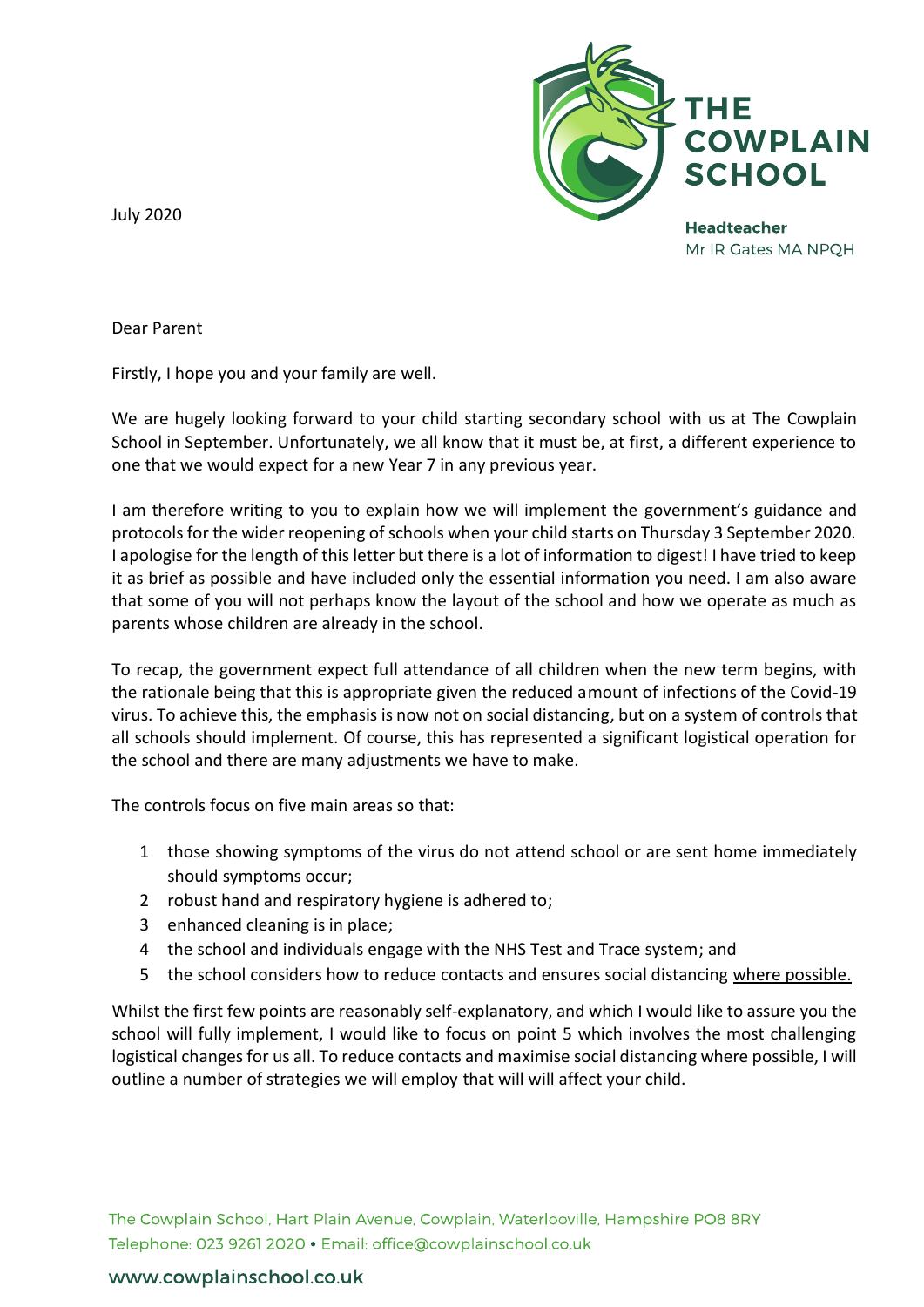## **Section A: Minimising Contact Between Groups**

### **1 Learning Communities**

To reduce the number of 'contacts' with other people a child may experience in any day, the guidance recommends that children are taught in 'bubbles' that can be up to a year group in size, so whilst children stay in one place, teachers will move between classes.

Therefore, each year group will be allocated a 'learning community' in the school and will receive all their lessons in that community's zone, as follows:

| <b>Year Group</b> | <b>Learning Community Zone</b>                            |  |
|-------------------|-----------------------------------------------------------|--|
|                   | <b>English area</b>                                       |  |
|                   | Maths area                                                |  |
| q                 | half of Languages/E& P corridor/west facing Science rooms |  |
| 10                | half of Languages/E&P corridor/east facing Science rooms  |  |
|                   | Geography/Tech blocks                                     |  |

Further to this, Year 7 children will be in reduced 'bubbles' within the year group and so will remain in one group for all their lessons. Your child will, of course, be familiar with staying in one group as he/she will have experienced this throughout his/her time at primary school.

Year 7 will generally be taught in standard classrooms which will be resourced with the necessary equipment, ie drawing materials for Art. All children will have access to PE, although this will be a combination of physical activity and theory lessons, as well as ICT lessons using the computers.

Pastoral Leader for Year 7, Mr Smart, will be based in the Year 7 Learning Community, as will senior staff. Access to Matron and other key support staff will also, of course, be available to all students.

### **2 Arriving and Leaving School**

To ensure that children from different year groups mix as infrequently as possible, they must arrive and leave at different times. Therefore, the start and finishing times for each year group are as follows:

| <b>Year Group</b> | <b>Arrive</b> | Leave                           |
|-------------------|---------------|---------------------------------|
|                   | 8.20am        | 2.20 <sub>pm</sub>              |
|                   | 8.40am        | 2.40pm                          |
| q                 | 8.30am        | 2.30 <sub>pm</sub>              |
| 10                | 8.50am        | 2.50 <sub>pm</sub>              |
| 11                | 9.00am        | 3.30pm (3.00pm Thursdays due to |
|                   |               | meetings/parents' evenings etc) |

Year 7 children who catch the bus will be supervised in school until escorted to the bus. Any child catching the bus will be asked to sit with his/her year group and not mix with other years. At this point we are seeking clarification from the bus company as to the wearing of masks on the bus and will let you know about this in due course.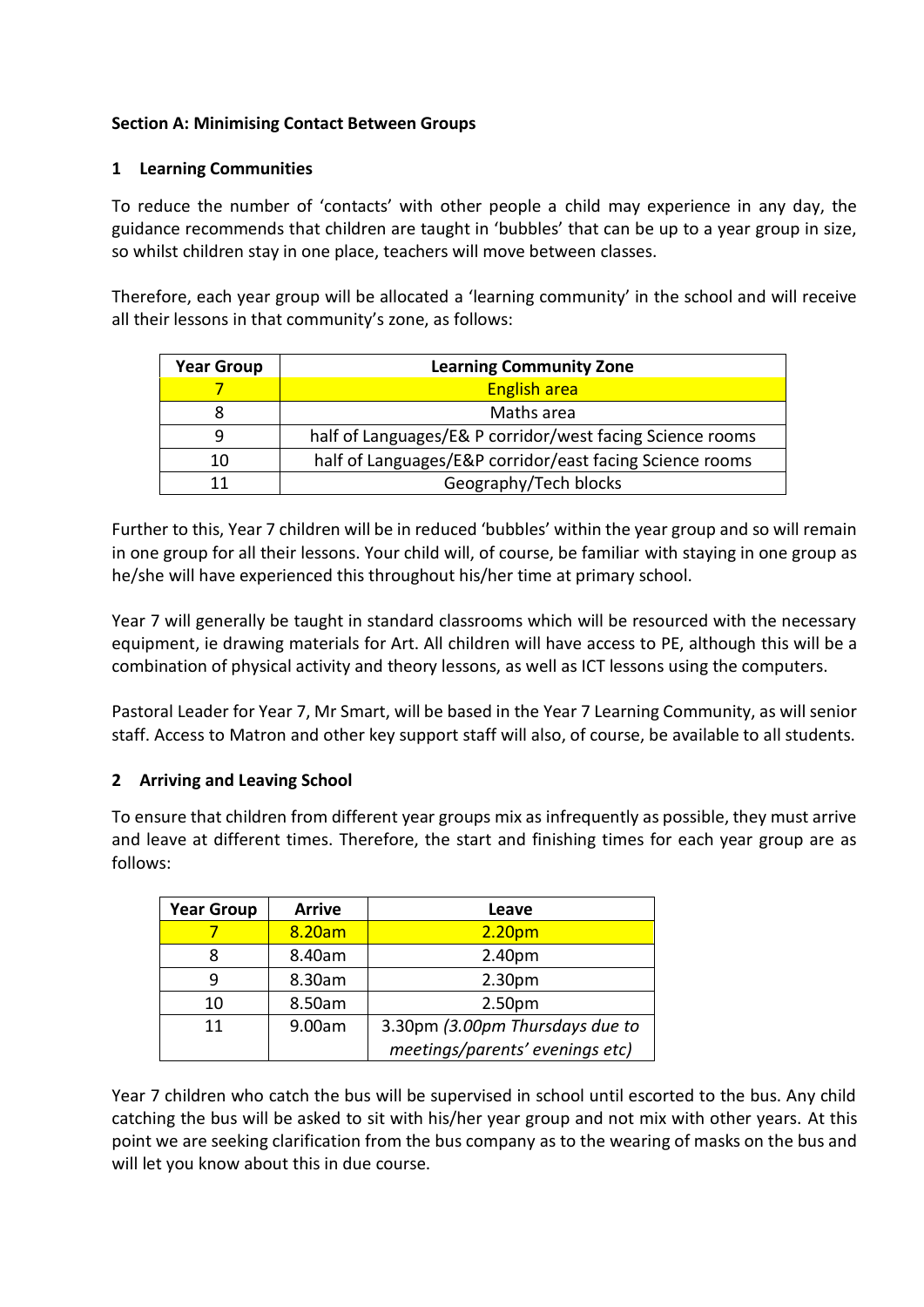We do, of course, understand that children living with siblings will sometimes need to travel to school together but we ask that you and they work within the guidelines above as much as possible.

Children should not arrive more than a few minutes early and should go straight to their learning community and wait for their lesson, avoiding other year groups. Children must not wait on the playground.

If your child cycles to school, which we would encourage, he/she should cycle directly to his/her designated learning community where an area to lock his/her bike will be provided. It is essential that your child brings a secure lock.

Should you wish to drop off/collect your child from school by car, the drop off/collection area for all students will be the area located near the nursery/old tennis courts, accessible through the west of Hart Plain entrance. Access will not be available through the road past the school reception. Parents should not wait with their children in cars on the school site and must not get out of their cars.

On arrival to school, each student will be expected to wash and/or sanitise their hands.

# **3 Break Times**

Break times will be split so only two or three year groups are on break at any point. Year 7 will have their own servery, located in their own learning community, and do not need to visit the dining room at all. You will be able to set up an online account, which means your child does not need to bring cash to school, and he/she will be issued with a contactless card.

### **4 Equipment and Uniform**

Please ensure your child has the basic minimum requirements for school, ie pen, pencil, ruler, etc as it will be more difficult for staff to issue equipment. Any equipment used by your child must not be shared. Similarly, it is vital your child has the correct uniform as, again, we cannot always guarantee we can loan uniform. It may be we have to call you to drop the correct uniform into school or send your child home to change if he/she is not wearing the correct uniform.

### **5 Toilets**

Year 7s will have their own designated toilets.

### **6 Visitors to the School Site**

Visitors to the school site, including parents, will be kept to a minimum and will be advised not to come in during the core hours that children are here (8.20am-3.30pm). We have always prided ourselves on having an 'open door' policy and a friendly reception; sadly, however, during this time, parents must not attend the school without an appointment.

### **7 Extra-Curricular Activities**

We are hoping to continue to run as many extra-curricular activities as possible, which of course will be year group specific. Some cannot run at the moment, ie Pompey in The Community, if they mix year groups. We will be in touch with more details in the September. Mrs Everritt will also write to parents separately about arrangements for the breakfast club.